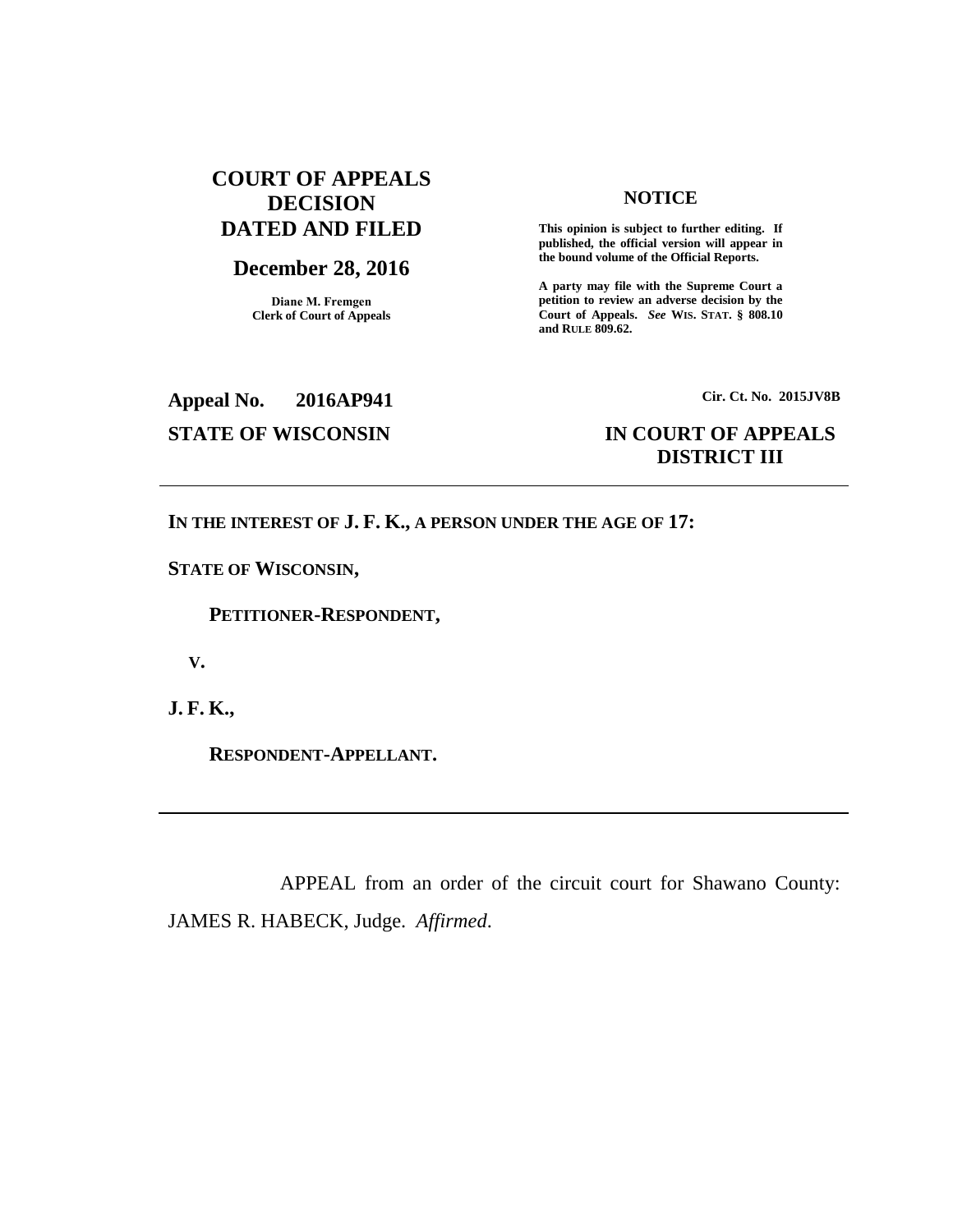No. 2016AP941

 $\P1$  STARK, P.J.<sup>1</sup> J.F.K. appeals a dispositional order adjudicating him delinquent of sexual intercourse with a child age sixteen or older, contrary to WIS. STAT. § 948.09. He argues the State presented insufficient evidence to corroborate his confession. We disagree and affirm.

## **BACKGROUND**

¶2 Fifteen-year-old J.F.K. was referred to police by high school personnel upon suspicion that his former girlfriend,  $Emily, <sup>2</sup>$  was pregnant. During a February 2015 interview with detective Adam Hoffman, J.F.K. admitted he and Emily had dated for approximately seven months, and they had sexual intercourse twice during that time. J.F.K. confirmed Emily was seventeen years old at the time of the interview.

¶3 A delinquency petition was subsequently filed alleging J.F.K. had violated WIS. STAT. § 948.09 by having sexual intercourse with a child age sixteen or older who was not his spouse. Although Emily was subpoenaed by the State, she failed to appear at the fact-finding hearing on the petition. As a result, the only witnesses to testify at the hearing were detective Hoffman and school resource officer Scott Brown.

¶4 Detective Hoffman testified regarding the circumstances and substance of his February 2015 interview with J.F.K. The State then played a video recording of the interview for the court. After the video ended, Hoffman

 $\overline{a}$ 

<sup>&</sup>lt;sup>1</sup> This appeal is decided by one judge pursuant to WIS. STAT.  $\S$  752.31(2). All references to the Wisconsin Statutes are to the 2013-14 version unless otherwise noted.

<sup>&</sup>lt;sup>2</sup> We refer to J.F.K's former girlfriend using a pseudonym.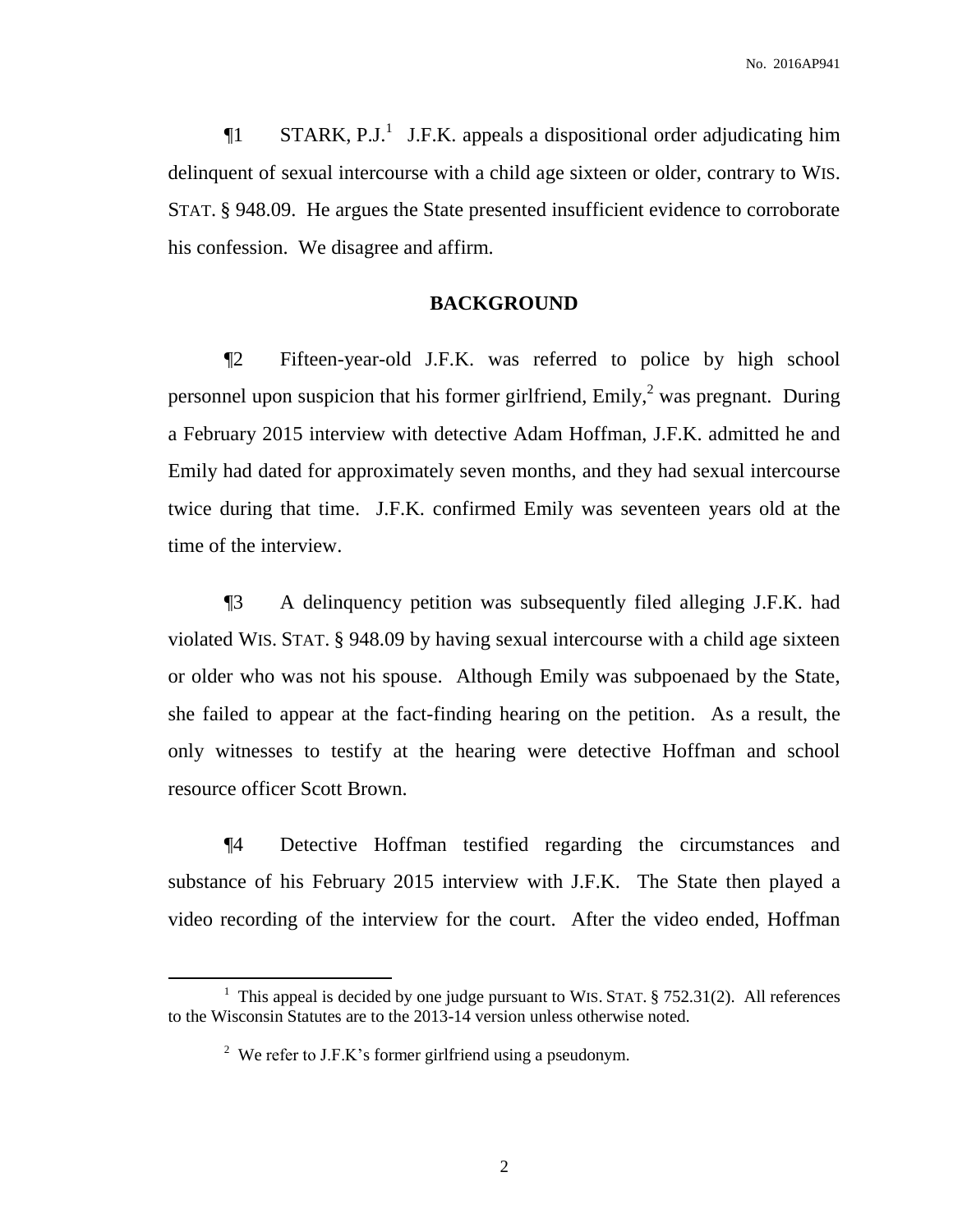testified that, in addition to the proceedings against J.F.K., police had also referred Emily to the district attorney's office "for charges for having sex with [J.F.K.]." When asked whether that case had been resolved, Hoffman responded, "I'm pretty sure. I looked on CCAP prior to coming here and I think she pled no contest in July of 2015." The State then introduced into evidence a certified copy of a judgment of conviction, which indicated Emily pled no contest to fourth-degree sexual assault, contrary to WIS. STAT. § 940.225(3m), on July 17, 2015.

¶5 Officer Brown testified "social services" reported to law enforcement in February 2015 that there was an allegation of sexual intercourse between J.F.K. and Emily, and Emily might be pregnant.<sup>3</sup> After receiving that report, Brown interviewed Emily and set up an interview between Hoffman and J.F.K. Brown, who was familiar with Emily and J.F.K. from his work as a school resource officer, testified Emily was under eighteen and was not J.F.K.'s spouse.

¶6 Following Brown's testimony, the defense moved for a directed finding, arguing the State had failed to prove beyond a reasonable doubt that "there was actual intercourse between [J.F.K.] and [Emily]." The defense noted a confession alone "cannot serve as a basis for a finding that somebody has committed a crime." The defense further asserted Emily's judgment of conviction was insufficient to corroborate J.F.K.'s confession because it did not identify a victim and because the crime of conviction—fourth-degree sexual assault required proof of nonconsensual sexual contact, rather than sexual intercourse.

 $\overline{a}$ 

<sup>&</sup>lt;sup>3</sup> After Brown testified that social services reported an allegation of sexual intercourse between J.F.K. and Emily, defense counsel objected on hearsay grounds. The circuit court overruled that objection, stating, "I'm not accepting it for the truth of the matter, but it does explain why the officer took steps, and it's valid for that purpose." Brown then elaborated that social services had reported there was a possibility Emily was pregnant.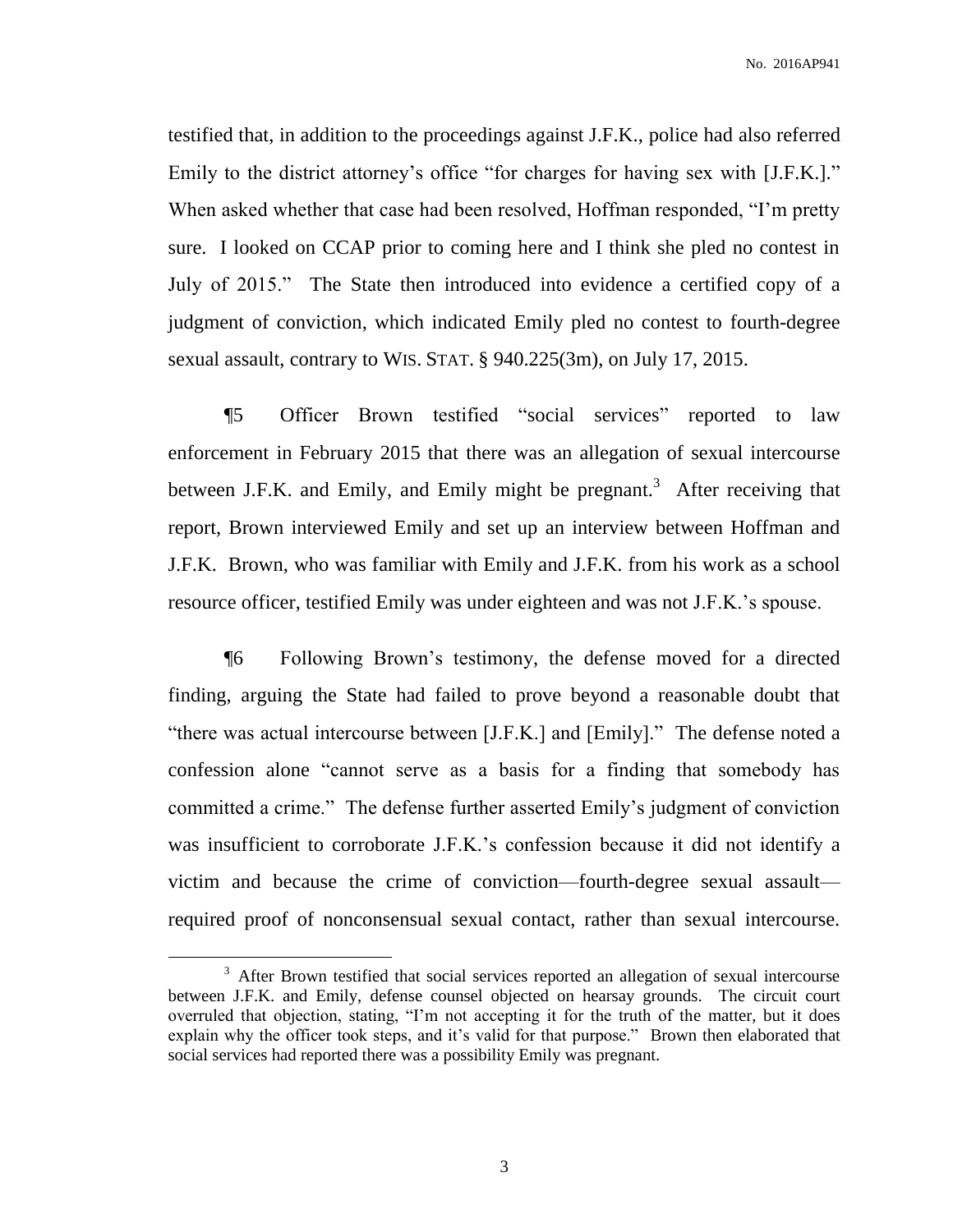The circuit court denied the defense's motion, reasoning J.F.K.'s confession established that he had sexual intercourse with Emily and that she was not his spouse, and Emily's age was established "through a combination of [Emily's judgment of conviction] and Officer Brown's investigation and his testimony which is entirely credible."

¶7 The defense then rested, without presenting any evidence. The circuit court subsequently found that the State had proved each of the elements of the charged offense beyond a reasonable doubt. With respect to J.F.K.'s confession, the court stated, "I would need to have some basis to knock out the voracity [sic] and accuracy of his statement which was recorded in order for me to not regard that as extremely strong evidence, and I have no such evidence. So I do regard it as extremely strong evidence." J.F.K. now appeals.

#### **DISCUSSION**

¶8 It is well established that a criminal conviction "will not stand on the basis of a defendant's confession alone." *State v. Bannister*, 2007 WI 86, ¶23, 302 Wis. 2d 158, 734 N.W.2d 892. Rather, the confession must be corroborated by independent evidence that the crime occurred. *See id.* Whether the State presented sufficient evidence to satisfy the corroboration rule is a question of law that we review independently. *See id.*, ¶22. However, "[b]ecause courts consider the corroboration rule after a … verdict," when applying the rule we view the evidence "in a light most favorable to the verdict." *Id.*, ¶32.

¶9 In Wisconsin, the corroboration rule requires the State to present evidence corroborating "any significant fact" in the defendant's confession. *Id.*, ¶26. "A significant fact has been corroborated when there is confidence in … the fact that the crime the defendant has confessed to indeed occurred." *Id.* A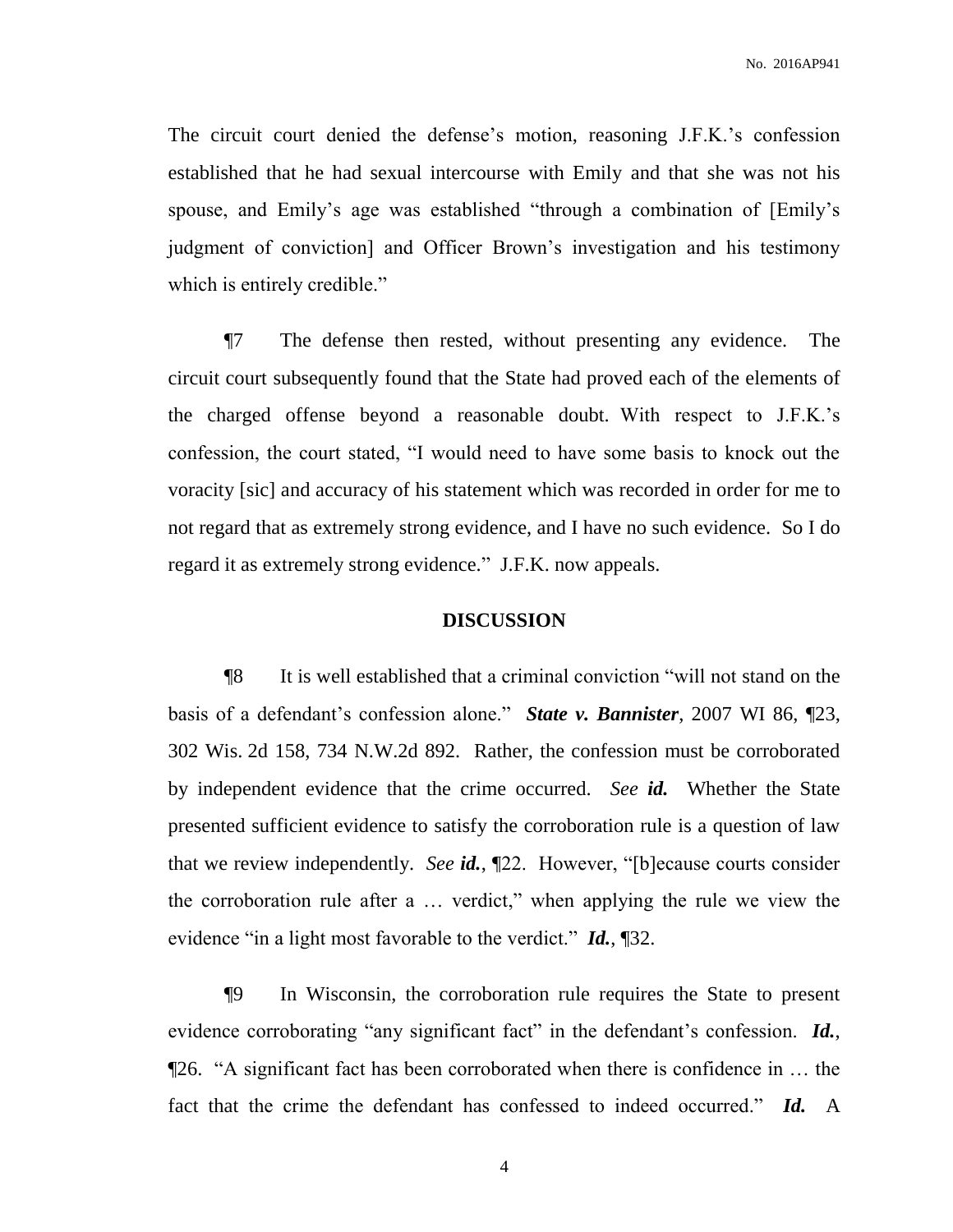significant fact need not independently establish a specific element of the crime. *Id.*,  $\mathbb{Z}$ ?. In addition, a significant fact need not be "particular enough to independently link the defendant to the crime." *Id.*, ¶30. Rather, a significant fact is "one that gives confidence that the crime the defendant confessed to actually occur[red]." *Id.*, ¶31.

¶10 Cases applying these principles demonstrate that the corroboration rule is not a particularly high bar. In *Bannister*, the defendant confessed to delivering morphine to a man who had died of a morphine overdose. *Id.*, ¶¶7, 11. Our supreme court concluded evidence that morphine was present in the man's body at the time of his death was a "significant fact" that corroborated the defendant's confession because it "[gave] confidence that he in fact gave [the victim] morphine." *Id.*, ¶34. In *Jackson v. State*, 29 Wis. 2d 225, 138 N.W.2d 260 (1965), the court concluded the defendant's admission to using heroin the previous day was sufficiently corroborated by fresh needle marks police observed on her arms, together with traces of opium alkaloid that were found on paraphernalia in the apartment where she was arrested. *Id.* at 229, 231-32. In *Holt v. State*, 17 Wis. 2d 468, 117 N.W.2d 626 (1962), the court held the discovery of a "charred human torso with an eight-to-nine-month gestational period" inside the defendant's furnace was sufficient to corroborate her confession to burning her newborn baby, which was born alive. *Id.* at 471-72, 481.

¶11 In this case, the State similarly presented sufficient evidence to corroborate J.F.K.'s confession. Specifically, the State introduced a certified copy of a judgment of conviction, indicating that seventeen-year-old Emily pled no contest to fourth-degree sexual assault on July 17, 2015. The State also introduced detective Hoffman's testimony that Emily was referred to the district attorney's office "for charges for having sex with [J.F.K.]," and, based on Hoffman's review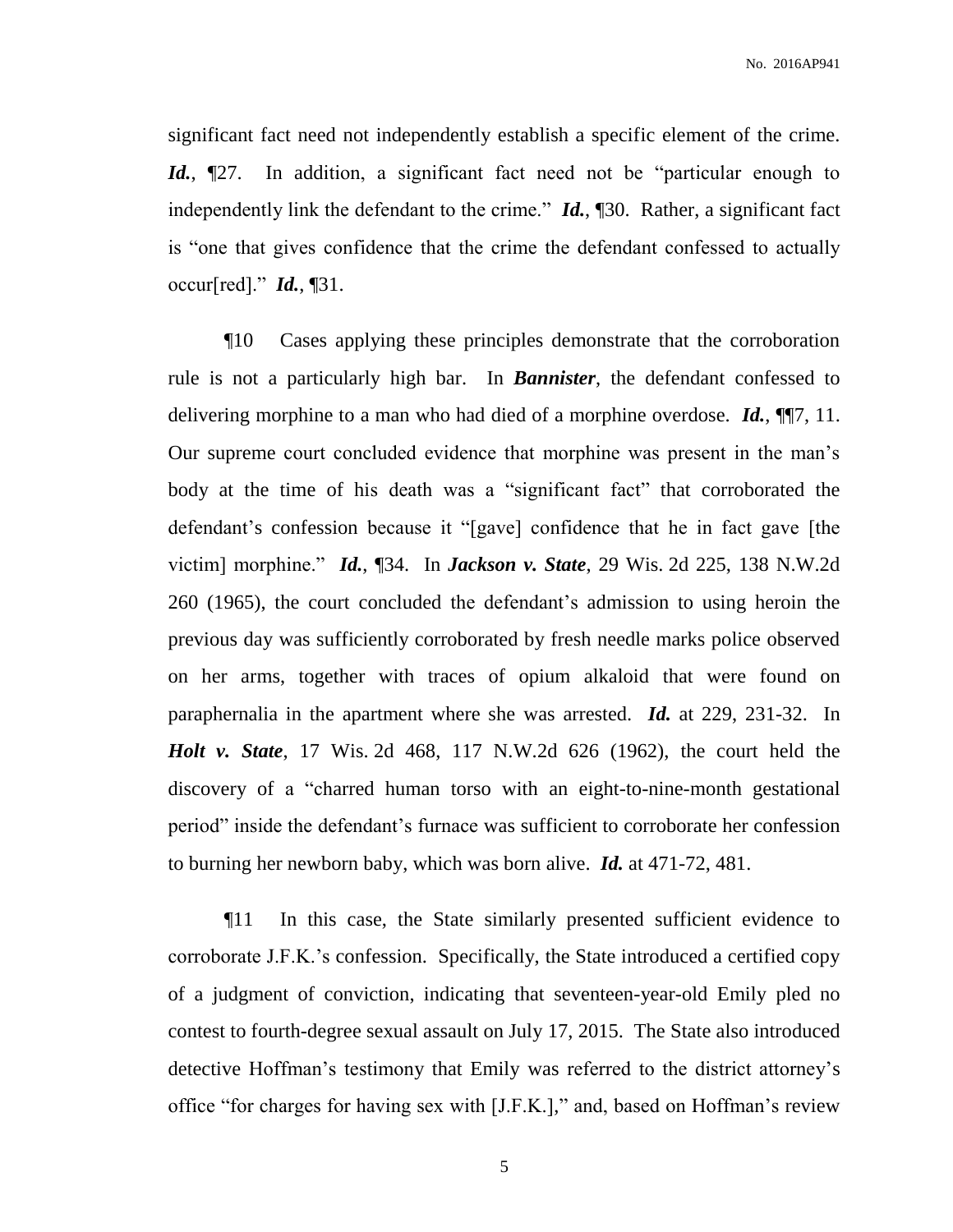No. 2016AP941

of CCAP records, he believed she pled no contest in July 2015. Taken together, and viewed in the light most favorable to the fact-finder's determination, *see*  **Bannister**, 302 Wis. 2d 158, 132, the judgment of conviction and Hoffman's testimony support a reasonable inference that Emily and J.F.K. had a sexual relationship. This is a significant fact that corroborates J.F.K.'s confession, because it gives confidence that the crime J.F.K. confessed to—having sexual intercourse with Emily while she was under eighteen and not his spouse—actually occurred. *See id.*, ¶31.

¶12 J.F.K. argues Emily's judgment of conviction is insufficient to corroborate his confession because it does not list him as the victim of her offense. While that is true, detective Hoffman testified Emily was referred for charges stemming from her relationship with J.F.K., and he believed she pled no contest in that case in July 2015. Consistent with Hoffman's testimony, the judgment of conviction indicates Emily pled no contest to fourth-degree sexual assault on July 17, 2015. Hoffman's testimony therefore permits a reasonable inference that J.F.K. was the victim of the offense for which Emily was convicted, even though her judgment of conviction does not list him as the victim.<sup>4</sup>

¶13 J.F.K. also emphasizes that, in order for him to be adjudicated delinquent for violating WIS. STAT. § 948.09, the State needed to prove he and Emily had sexual intercourse. *See* WIS JI—CRIMINAL 2138 (2009). He observes Emily's judgment of conviction shows she was convicted of fourth-degree sexual

 $\overline{a}$ 

<sup>&</sup>lt;sup>4</sup> In his reply brief, J.F.K. makes the conclusory assertion that Hoffman's testimony regarding the criminal proceedings against Emily is "even less significant factually than the Judgment of Conviction." However, J.F.K. does not develop any argument or cite any legal authority in support of this assertion. We therefore decline to consider it. *See State v. Pettit*, 171 Wis. 2d 627, 646-47, 492 N.W.2d 633 (Ct. App. 1992).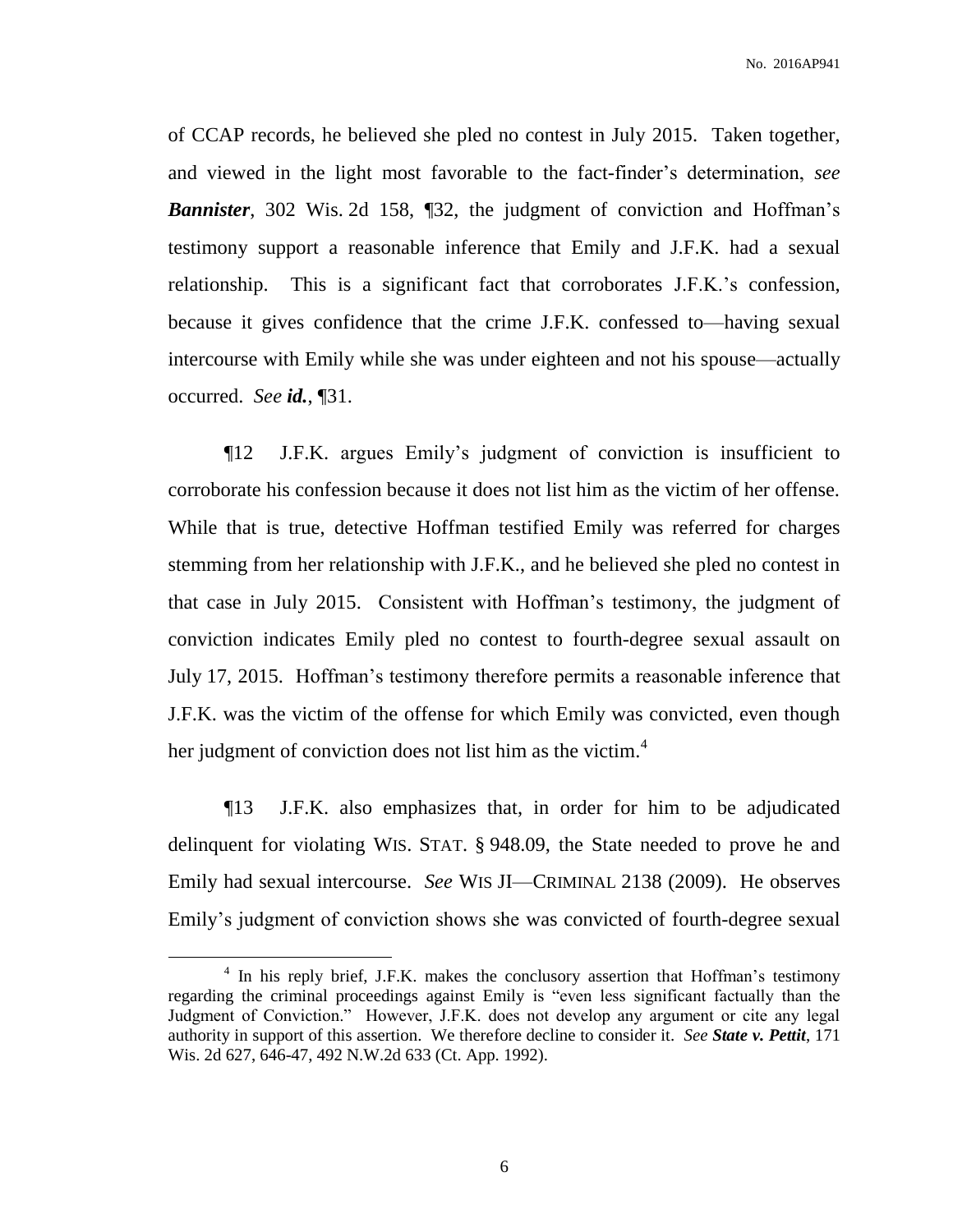No. 2016AP941

assault—that is, sexual contact with a person without his or her consent.<sup>5</sup> See WIS. STAT. § 940.225(3m). Because Emily's conviction required proof of sexual contact, rather than sexual intercourse, J.F.K. argues it does not corroborate his confession to having sexual intercourse with Emily.

¶14 This argument overlooks the fact that, in order to corroborate a defendant's confession, the State need only present evidence corroborating a "significant fact." *Bannister*, 302 Wis. 2d 158, ¶26. A significant fact has been corroborated "when there is confidence in … the fact that the crime the defendant has confessed to indeed occurred." *Id.* Critically, the significant fact need not independently establish any of the elements of the charged offense. *Id.*, ¶27. Thus, contrary to J.F.K.'s assertion, the State was not required to present corroborating evidence establishing that he had *sexual intercourse* with Emily, as opposed to *sexual contact*. As discussed above, Emily's judgment of conviction and detective Hoffman's testimony permit a reasonable inference that Emily and J.F.K. had a sexual relationship. This is a significant fact, in that it gives confidence that the crime J.F.K. confessed to—sexual intercourse with Emily, a child over age sixteen who was not his spouse—actually occurred. *See id.*, ¶31.

¶15 Finally, J.F.K. argues the circuit court misapplied the corroboration rule when it stated, "I would need to have some basis to knock out the voracity [sic] and accuracy of [J.F.K.'s] statement ... in order for me to not regard that as extremely strong evidence, and I have no such evidence." However, it appears the court made this comment as part of its general discussion of the weight of the

 $\overline{a}$ 

 $<sup>5</sup>$  It is undisputed that, due to his age, J.F.K. could not legally consent to sexual contact</sup> or intercourse. *See State v. Joseph E.G.*, 2001 WI App 29, ¶11, 240 Wis. 2d 481, 623 N.W.2d 137.